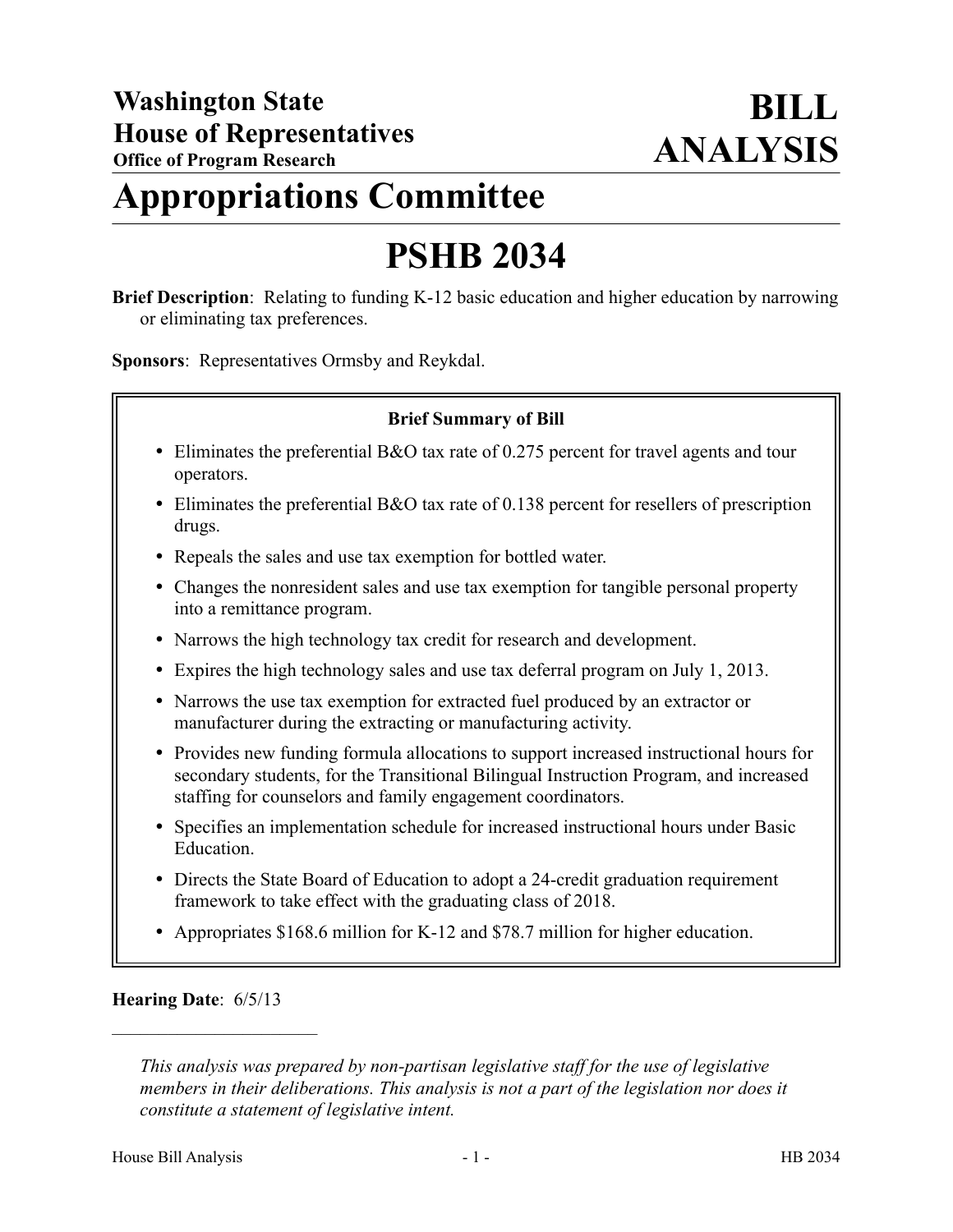## **Staff**: Jessica Harrell (786-7349) and Jeffrey Mitchell (786-7139).

## **Background**:

*Note: This bill analysis is drawn to Proposed Substitute House Bill 2034 (H 2629.4/13).*

## Sales and Use Tax.

Retail sales taxes are imposed on retail sales of most articles of tangible personal property, digital products, and some services. A retail sale is a sale to the final consumer or end user of the property, digital product, or service. If retail sales taxes were not collected when the user acquired the property, digital products, or services, then use taxes apply to the value of property, digital products, or services when used in this state. The state, most cities, and all counties levy retail sales and use taxes. The state sales and use tax rate is 6.5 percent. Local sales and use tax rates vary from 0.5 percent to 3.0 percent, depending on the location.

## Business and Occupation Tax.

Washington's major business tax is the business and occupation  $(B&O)$  tax. The B&O tax is imposed on the gross receipts of business activities conducted within the state, without any deduction for the costs of doing business. Businesses must pay the B&O tax even though they may not have any profits or may be operating at a loss. A business may have more than one B&O tax rate, depending on the types of activities conducted. Major tax rates are 0.471 percent for retailing; 0.484 percent for manufacturing, wholesaling, and extracting; and 1.8 percent for services, and activities not classified elsewhere. Several lower rates also apply to specific business activities.

## Preferential B&O Tax Rates on Travel Agents, Tour Operators, and Resellers of Prescription Drugs.

Travel agents and tour operators have a preferential B&O tax rate of 0.275 percent on their gross income. Without this preference, travel agents and tour operators would be taxed under the general service and other rate at 1.8 percent.

Prior to court cases in the 1970s, travel agents paid B&O taxes on commissions earned from arranging intrastate travel only because of the court's interpretation of the United States (U.S.) Commerce Clause. However, in 1970 the Washington Supreme Court upheld the constitutionality of taxing travel agents on commissions for interstate travel arrangements. Because of this, in 1975 the Department of Revenue (DOR) updated tax rules to reflect the court decision. This expanded the B&O tax base for travel agents, including interstate travel arrangement commissions. The Legislature adopted a preferential B&O rate for travel agents, which has since been expanded to allow tour operators to claim the preferential rate.

## Sales and Use Tax Exemption for Food and Food Ingredients.

Washington specifically exempts "food and food ingredients" from state and local sales and use taxes. Therefore, any food product included within the definition of "food and food ingredients" is exempt from sales and use tax. "Food and food ingredients" is defined to mean substances, whether in liquid, concentrated, solid, frozen, dried, or dehydrated form, that are sold for ingestion or chewing by humans and are consumed for their taste or nutritional value. Prepared food, soft drinks, and dietary supplements are excluded from the definition and therefore subject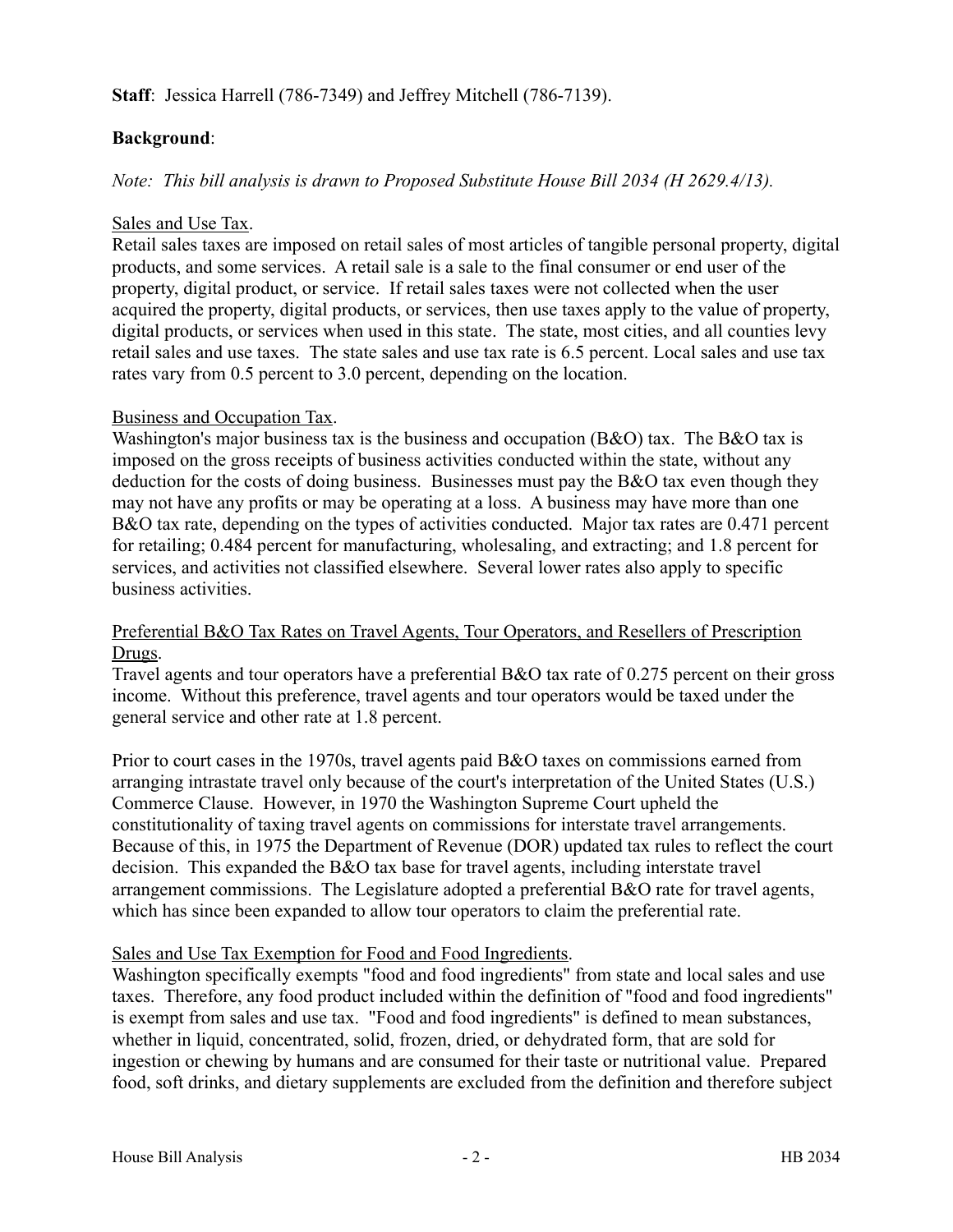to sales and use tax. However, bottled water is included within the definition and therefore exempt from sales and use tax.

## Nonresident Sales Tax Exemption.

A sales tax exemption is allowed to a resident of a state, possession, or Canadian province that does not impose a retail sales tax, use tax, value added tax, gross receipts tax, or similar generally applicable tax of 3 percent or more on purchases of goods for use outside the state. The exemption does not apply to items or services consumed in the state such as hotel stays or meals at restaurants. Retailers are not required to make tax exempt sales to qualifying nonresidents. A vendor may choose to collect sales tax on purchases made by qualifying nonresidents or to sell merchandise tax free.

## Tax Credit for High Technology Research and Development.

Current law provides a B&O tax credit for qualified Research and Development (R&D) spending through July 1, 2015. To qualify, R&D must be conducted in the fields of:

- advanced computing;
- advanced materials;
- biotechnology;
- electronic device technology; or
- environmental technology.

The credit for each taxpayer may not exceed \$2 million or the amount of tax liability for the calendar year, whichever is less. Taxpayers taking the credit must submit an annual survey to the DOR.

## High Technology Sales and Use Tax Deferral Program.

In order to qualify for the high technology R&D sales and use tax deferral/waiver, a business or nonprofit must invest in a new R&D facility or expand, renovate, or equip an existing facility.

Beneficiaries are required to submit an application to the DOR prior to beginning construction of a facility or acquiring machinery and equipment. As long as the facility or machinery and equipment continues to qualify for the intended purpose, the deferred sales and use taxes do not need to be repaid. Beneficiaries must submit an annual survey each year and continue the qualified use of the facility for eight years. The deferral program expires July 1, 2015.

## Use Tax Exemption for Extracted Fuel.

Fuel consumed by manufacturers or extractors is exempt from use tax when the fuel is used in the process of manufacturing or extracting at the same plant. The fuels for which the exemption generally applies are to wood by-products, also referred to as "hog fuel," and to refinery fuel gas.

A court decision made shortly before the Legislature created the preference in 1949 dealt with the taxability of a wood product manufacturer, the initial primary user of the exemption. There were no refineries operating in Washington when this preference was enacted in 1949. There are currently five active refineries in Washington.

#### Deposit of Sales and B&O Taxes.

Almost all revenues derived from sales and B&O taxes are deposited into the State General Fund. The Education Legacy Trust Account (ELTA) was created in 2005. Currently, the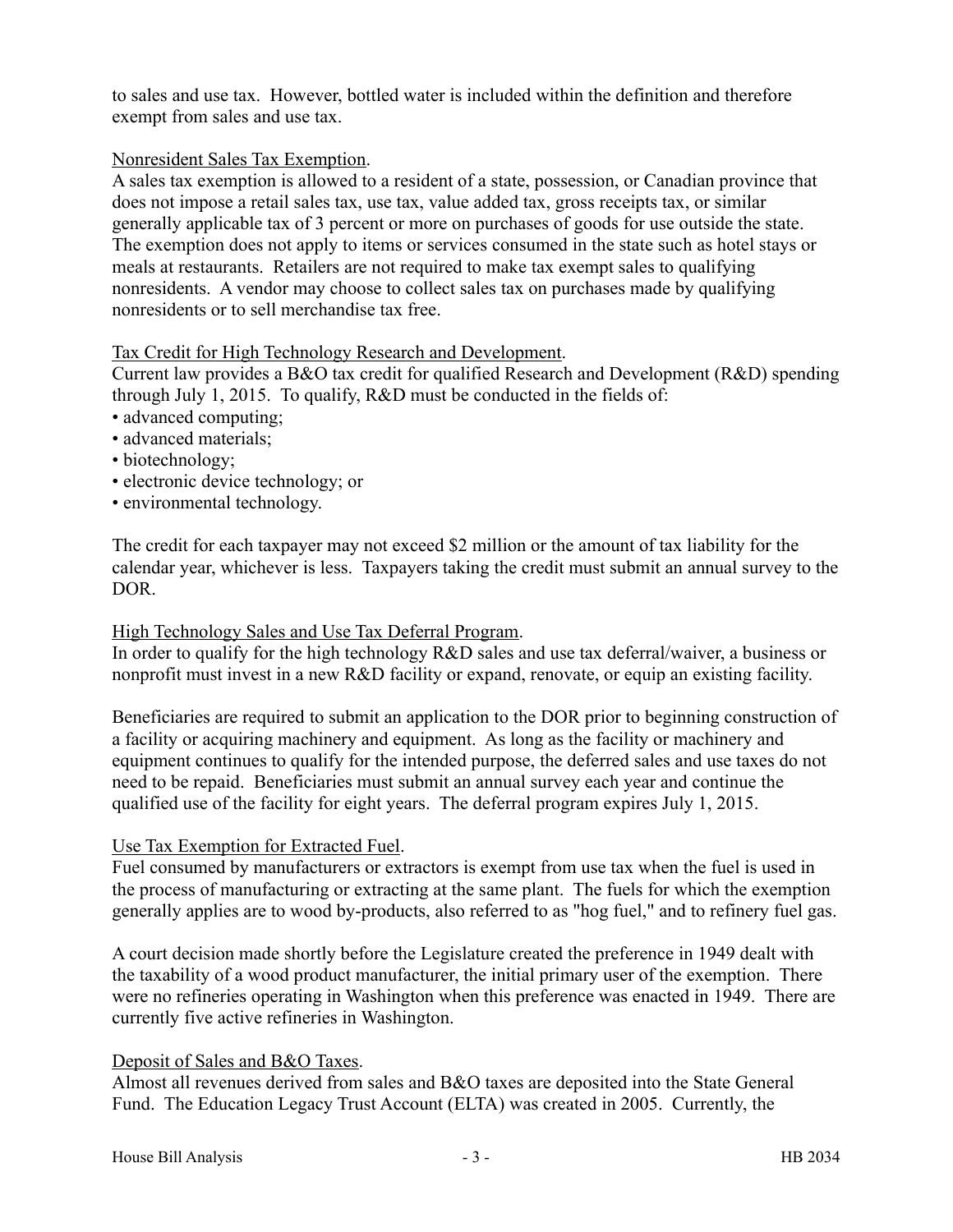Washington estate tax is the sole source of revenue for the ELTA. Money in the ELTA can only be used for K-12 and higher education.

## State Expenditure Limit.

First enacted in 1993 by Initiative 601, the state expenditure limit allows expenditures from the State General Fund to grow each fiscal year by the fiscal growth factor, which is the average annual growth in state personal income over the prior 10 fiscal years. Whenever the cost of any state program or function is shifted from the State General Fund or moneys are transferred from the State General Fund to another fund or account, the state expenditure limit must be lowered to reflect the shift or transfer.

## State Debt Limit.

The state constitution limits the issuance of state general obligation debt. The State Treasurer may not issue a general obligation bond if the amount of interest and principal payments in any year, along with debt payments for existing bonds, would exceed 9.0 percent of the average of the annual general state revenue collections for the previous six fiscal years. The constitutional debt limit is reduced over time from 9.0 percent to 8.0 percent by July 1, 2034. It is set at 8.5 percent starting July 1, 2014; 8.25 percent starting July 1, 2016; and 8.0 percent starting July 1, 2034. The definition of general state revenues includes the state property tax because it is deposited in the General Fund.

## Prototypical School Funding Formula*.*

The prototypical school funding formula provides the statutory framework for the state's allocation of funds to support the instructional program of Basic Education, including allocations for categorical programs such as the Transitional Bilingual Instruction Program (TBIP). The formula includes allocations for various categories of staff based an assumed school grade level and size, districtwide staff, and administration. For most categorical programs, the allocation is based on assumed hours of supplemental instruction per week.

The TBIP provides instructional support for students whose level of English language proficiency is determined to be sufficiently deficient to impair learning. Students exit the TBIP based on results from a statewide assessment administered each spring.

## Phased-in Implementation of Basic Education Changes*.*

Legislation enacted in 2009 and 2010 provided for phased-in implementation of changes in both the Basic Education program and the funding to support it. A schedule for increasing the minimum instructional hours provided for students has not yet been adopted, although 2011 legislation declared that the increase may not occur before the 2014-15 school year.

#### Graduation Requirements*.*

The revised definition of Basic Education requires that school districts provide students with the opportunity to complete 24 credits for high school graduation, based on courses specified by the State Board of Education (SBE). The increase to 24 credits is also subject to an implementation schedule to be adopted by the Legislature.

Changes in graduation requirements proposed by the SBE must be submitted for legislative review before they are adopted. Changes that are found to have a fiscal impact on school districts take effect only if formally authorized and funded by the Legislature. In November 2010 the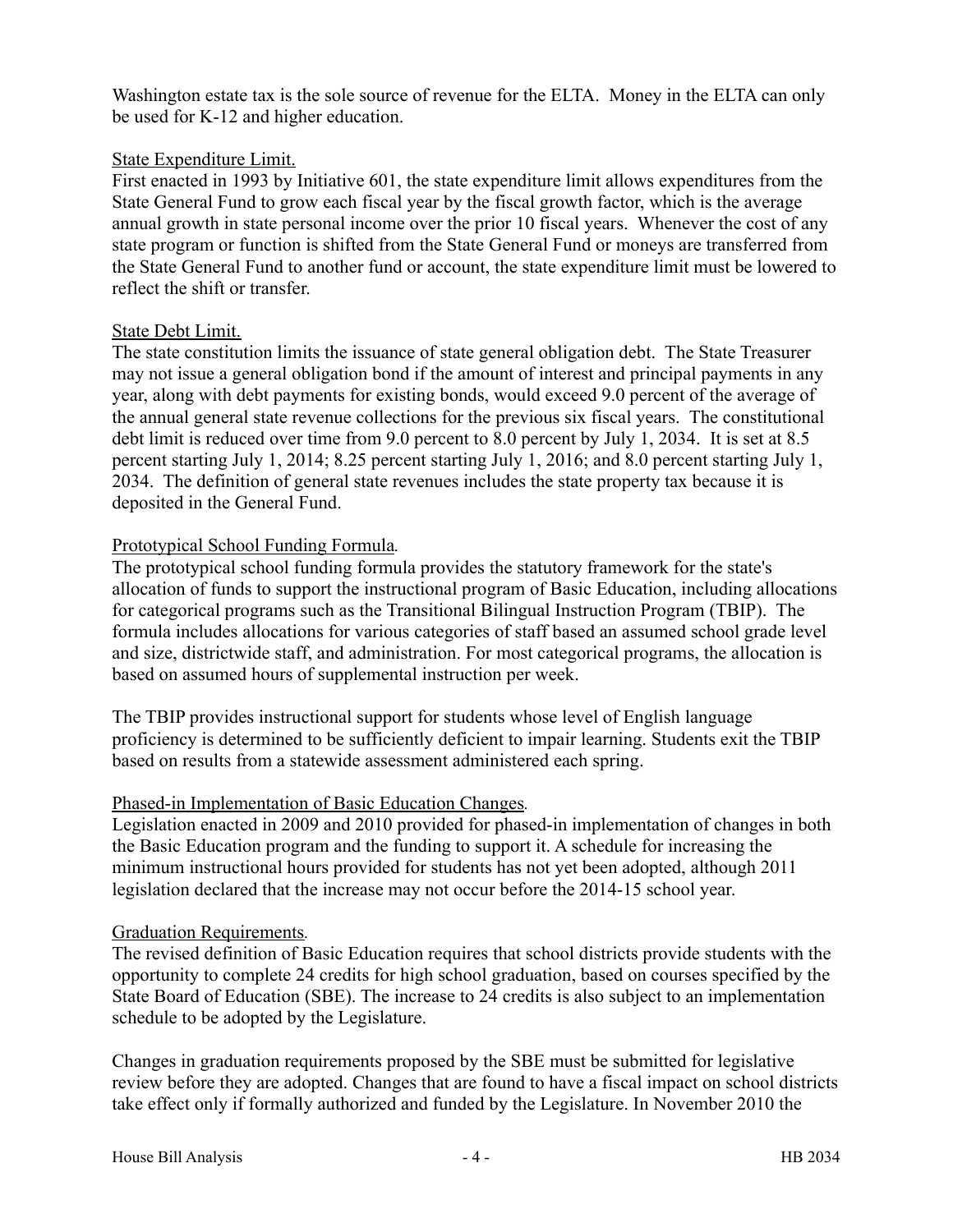SBE adopted a resolution proposing a Career and College Ready framework for the 24 credits. In 2011 the SBE implemented changes from the proposed framework that had been identified as not having a fiscal impact, to take effect with the graduating class of 2016. The remaining changes have not yet been authorized or funded by the Legislature.

## **Summary of Bill**:

## Preferential B&O Tax Rate on Travel Agents, Tour Operators, and Resellers of Prescription Drugs.

The preferential rates for travel agents, tour operators, and resellers of prescription drugs are repealed. These businesses are subject to the service and other tax rate of 1.8 percent and qualify for the increased small business credit if at least 50 percent of their income is reported under the service and other classification.

#### Sales Taxes on Bottled Water.

State and local sales and use taxes are extended to bottled water by removing bottled water from the food and food ingredients sales tax exemption.

Exemptions are provided for bottled water dispensed by a prescription and for persons whose primary source of drinking water is unsafe. Generally, sales tax must be paid at the time of purchase of the bottled water. However, the person can seek a refund if the total amount paid in state and local sales taxes exceeds \$25.

#### Nonresident Sales Tax Exemption.

The nonresident sales tax exemption is converted to a remittance program. Out-of-state residents will owe sales tax initially, but may apply to the DOR for a remittance of Washington sales taxes paid in the prior calendar year. The person may seek a remittance of both state and local sales tax. The amount of the remittance claim must exceed \$25.

#### Narrow the Tax Credit for High Technology Research and Development.

The legislation limits the availability of the high technology B&O tax credit to businesses with an annual gross income of \$10 million or less. Businesses that do not qualify for the credit in 2013 are not required to repay any credit claimed prior to the effective date of the change.

#### Repeal the High Technology Sales and Use Tax Deferral Program.

The high technology sales and use tax deferral program is terminated on July 1, 2013. The DOR may not issue any new deferral certificates after this date. It would grandfather in businesses already in the deferral program as long as current law requirements continue to be met.

#### Repeal the Use Tax Exemption for Extracted Fuel.

The legislation repeals the use tax exemption for fuel produced by an extractor or manufacturer when the fuel is directly used in the same extracting or manufacturing activity that produced the fuel; however, the exemption for biomass fuel is retained.

For refinery fuel gas, the value of the extracted fuel for purposes of use tax is based on the wellhead price, as published by the U.S. Energy Information Administration.

Deposit of Additional Tax Revenues.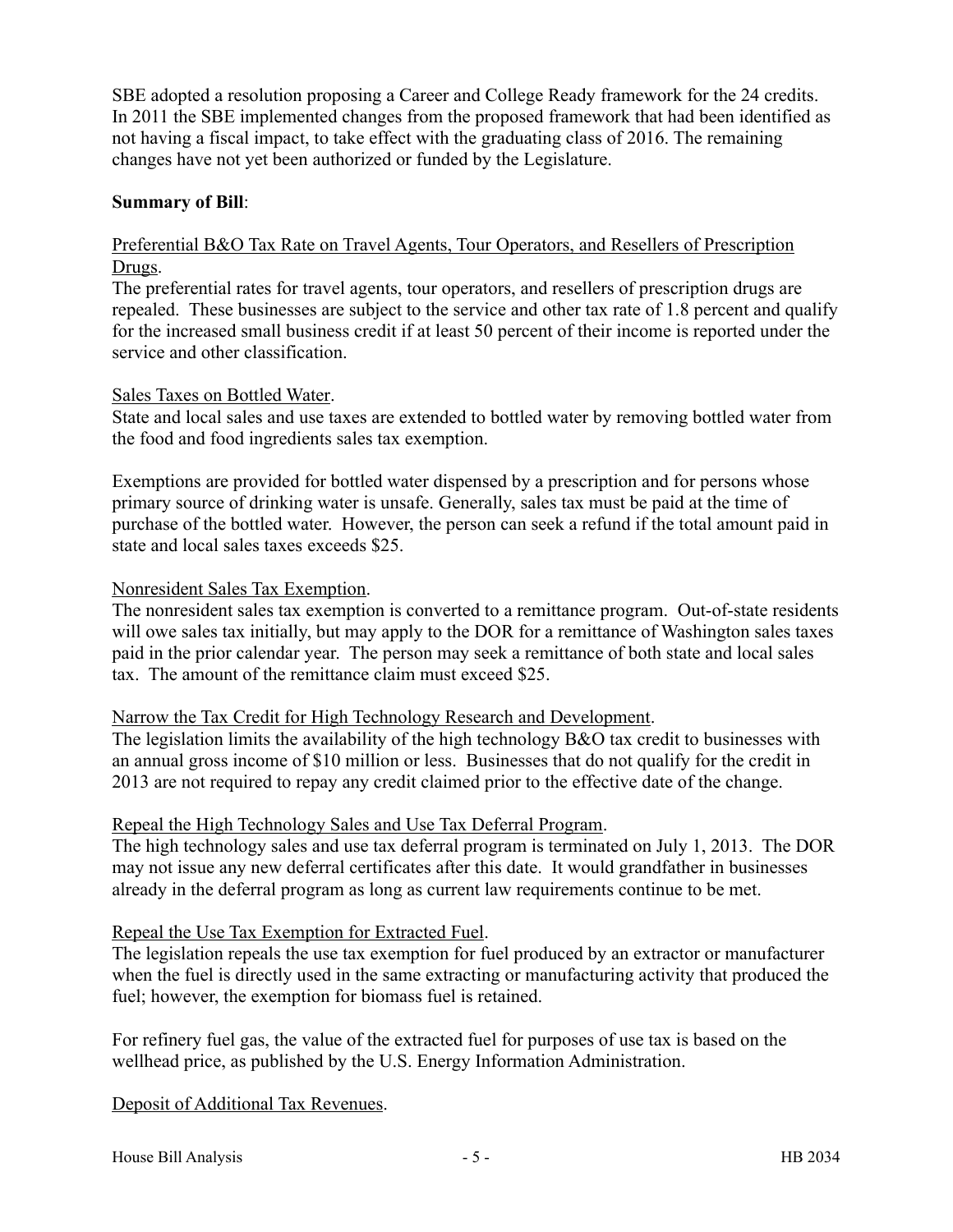New revenues in the bill cannot be directly tracked, therefore, these additional amounts are estimated twice a year by the DOR and transferred from the State General Fund to the ELTA.

## State Expenditure Limit.

The transfers from the State General Fund to the ELTA are exempted from the requirement to lower the state expenditure limit.

#### State Debt Limit.

New tax revenues initially deposited in the State General Fund are explicitly excluded from the calculation of general state revenues for purposes of the state debt limit determination.

## Prototypical School Funding Formula.

A new allocation is established to support increased instructional hours starting in the 2014-15 school year, based on students in grades 7 through 12 and using the general education class size, to be increased in equal annual increments until an allocation of 2.2222 hours per week is achieved in the 2017-18 school year.

A new TBIP allocation is established based on students who have exited the TBIP within the previous two years.

The staffing allocations for counselors in middle and high schools and family engagement coordinators in elementary schools are each increased by 0.167 full-time equivalent staff.

## Implementation of Basic Education Changes*.*

School districts must provide a minimum of 1,000 instructional hours, districtwide, for students in each of grades 1 through 6 beginning in the 2017-18 school year. For students in each of grades 7 through 12, districts must increase instructional hours districtwide as follows:

- 1,020 hours in 2014-15;
- 1,040 hours in 2015-16;
- 1,060 hours in 2016-17; and
- 1,080 hours in 2017-18 and thereafter.

School districts must make a program of instructional support available for up to two years immediately after students exit the TBIP for those who need assistance in reaching grade-level performance in other academic subjects.

#### Graduation Requirements*.*

School districts must provide students the opportunity to complete 24 credits for high school graduation beginning with students in the graduating class of 2018. The State Board of Education (SBE) must adopt rules to implement the Career and College Ready framework that was adopted by resolution on November 10, 2010. The provisions of the bill constitute the legislative authorization required under current law to change graduation requirements.

## K-12 Appropriations.

A total of \$168.6 million is appropriated from the Education Legacy Trust Account for the program of K-12 Public Education. The following allocations are provided for enhancing the prototypical school formula:

• \$13.0 million for the Transitional Bilingual program.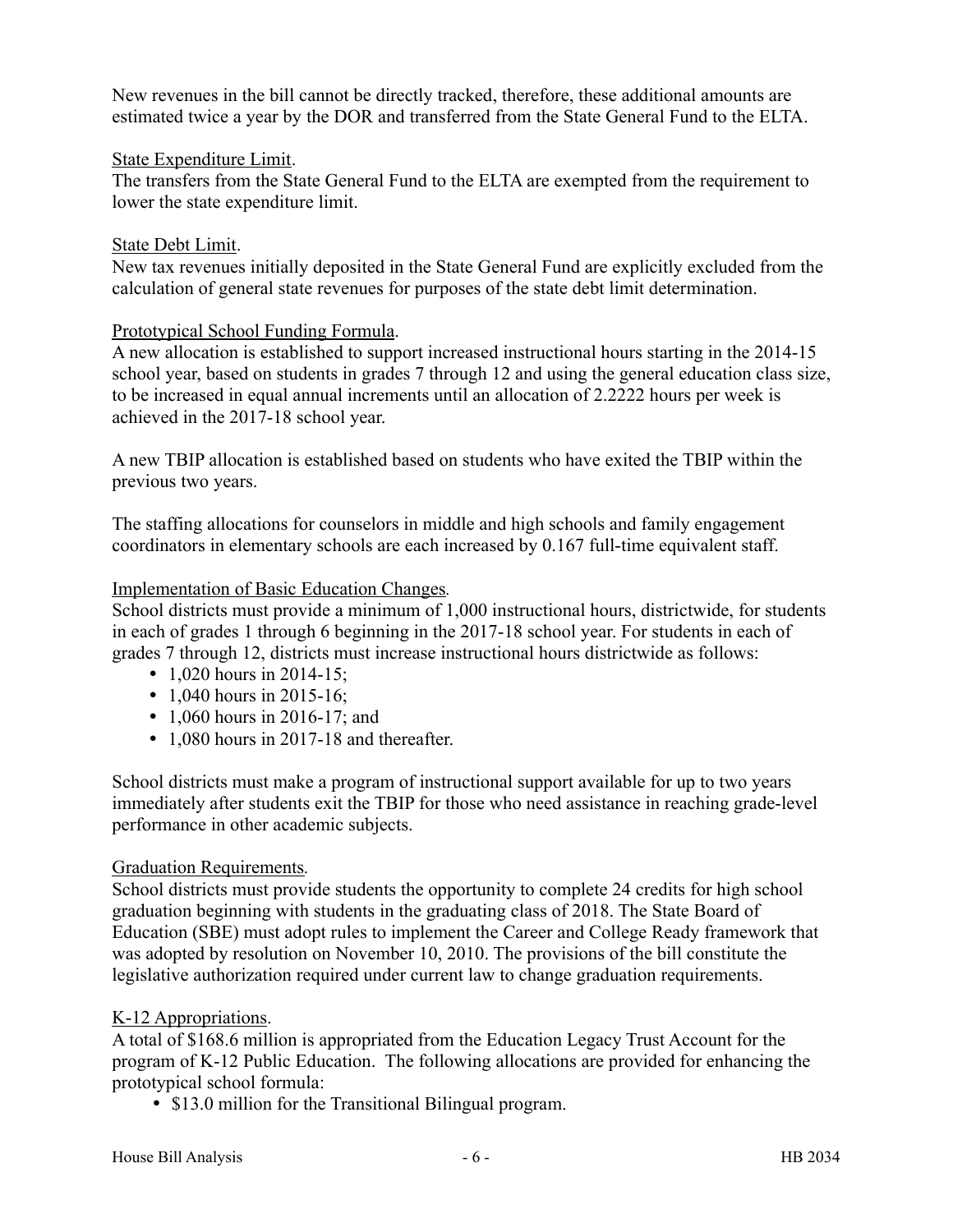- Bilingual instructional hours for the prototypical middle school is increased from 4.7780 to 5.1853.
- Bilingual instructional hours for the prototypical high school is increased from 4.7780 to 5.8520.
- Additional instructional hours totaling 1.000 hour per week is provided for students transitioning out of the program of basic education.
- \$24.6 million for counseling support staff.
	- Prototypical middle and high school guidance counselor allocations are increased by 0.167 full-time equivalents.
	- Parent engagement coordinators in the elementary school are added, increasing the formula by 0.167 full-time equivalent equivalents.
- \$23.1 million for full-day kindergarten.
	- Allocations for full-day kindergarten are increased from 48.0 percent of the kindergarten full-time equivalent students to 53.0 percent.
- \$48.2 million for Materials, Supplies & Operating Costs.
	- Allocations for Materials, Supplies & Operating Costs are increased from \$784.31 in school year 2013-14 and \$797.64 in school year 2014-15 to \$808.91 in school year 2013-14 and \$822.66 in school year 2014-15.
- \$24.1 million for increased instructional hours.
	- Twenty additional hours of instruction are provided for grades 7 through 12.

## Higher Education Appropriations.

A total of \$78,700,000 is appropriated from the Education Legacy Trust Account for higher education. This includes:

- \$5,000,000 to the Student Achievement Council for the Opportunity Scholarship Program;
- \$9,720,000 to the University of Washington to increase base funding;
- \$24,868,000 to the University of Washington to expand computer science and engineering enrollments;
- \$5,007,000 to Washington State University to increase base funding;
- \$17,628,000 to Washington State University to expand computer science and engineering enrollments;
- \$1,351,000 to Eastern Washington University to increase base funding;
- \$2,018,000 to Central Washington University to increase base funding;
- \$752,000 to The Evergreen State College to increase base funding;
- \$5,024,000 to Western Washington University to increase base funding;
- \$4,868,000 to Western Washington University to expand computer science and engineering enrollments; and
- \$2,500,000 to the State Board of Community and Technical Colleges for the Student Achievement Initiative.

**Appropriation**: The sum of \$247.3 million from the Education Legacy Trust Account.

**Fiscal Note**: Requested on June 5, 2013.

**Effective Date**: The bill contains an emergency clause and takes effect on July 1, 2013, except for sections 101, 103 through 109, 112, and 113, relating to tax preferences, which take